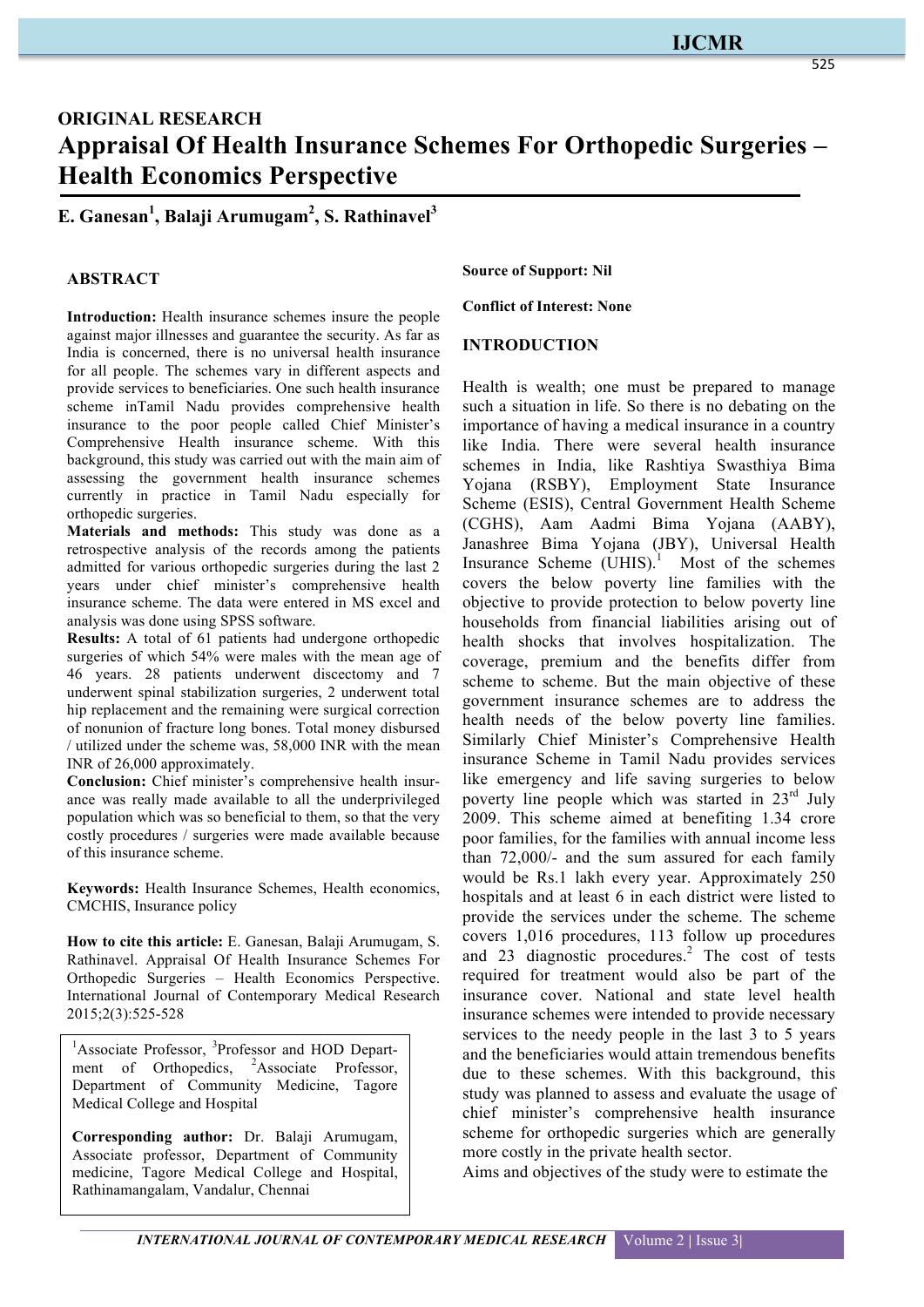benefits obtained by the beneficiaries for orthopedic surgeries through CMCHS, to assess the cost effectiveness of the orthopedic surgeries and to analyze the utility of the chief minister's insurance scheme – CMCHS.

### **MATERIALS AND METHODS**

This study was done as a retrospective study with the available records in the orthopedic department, at Tagore medical college and hospital. The patient records were entered in the MS excel sheet with the details available in the case sheets of each individual patients. All the variables and information pertaining to the patient were entered in the MS excel sheet. The data on patients age, gender, diagnosis of the orthopedic complaint, X ray and other diagnostic details, surgical information and post operative X ray and diagnostic details, duration of stay all were entered in the MS excel sheet.

#### **STATISTICAL ANALYSIS**

Analysis was done using SPSS - 13 and the results were expressed in percentages and frequencies. The test of significance was done by Chi – square test.

#### **RESULTS**

A total of 61 patients had undergone orthopedic surgeries of which 54% were males and the remaining 46% were females. The mean age of the study population was 46 years. The beneficiaries' age ranged between 18 years to 85 years. Majority 56% were from 18 to 45 years of age and the remaining 26% from 46 to 60 years, 18% from 61 years and above. Among the total 61 patients, 28 patients underwent discectomy and 7 underwent spinal stabilization surgeries, 2 underwent total hip replacement and the remaining were surgical correction of nonunion of fracture long bones. Surprisingly majority of the spinal surgeries were done for females than males in this scheme so far since 2 years. Total money disbursed / utilized under the scheme was 15, 80, 300 INR with the mean INR of 26,000 approximately (Table-2 and Figure-2). Comparison of beneficiaries' showed that males ( $p < 0.024$ ) and lesser age group ( $p$ < 0.031) persons were better benefited from this insurance scheme, which was statistically significant using chi-square test.

#### **DISCUSSION**

The recent development of insurance schemes in India, from different points of view shows another India's mission to give medical services to all and in fact to the neediest below poverty line people. The experiences from western and other developing countries like China showed that the road to universal health insurance is the main way of achieving the quality health care. This was supported by Wagstaff & Lindelow et al  $(2008)^3$  that insurance appears toencourage people to seek more care from the expensive tertiary care providers, and it was further confirmed by Wagstaff, et al  $(2009)^4$ , who showed that both outpatient and inpatient expenses of the households seems to have gone up considerably after the insurance schemes. Our study was done with the main objective of exploring the benefits of such insurance schemes in Tamil Nadu which is Chief Minister's comprehensive health insurance scheme. Although many such schemes were followed in India in different states the services provided by them differs according to the beneficiaries and the utilization of people. The various schemes in India started and implemented at different times based on beneficiaries and their contribution, unit of enrollment, type of care etc.are follows.

- 1. Rajiv Aarogyasri Health Insurance Scheme in Andhra Pradesh; 2007
- 2. Tamil Nadu's Chief Minister Kalaignar Insurance Scheme for lifesaving Treatments.- 2009
- 3. Yeshasvini Co-operative Farmers Health care Scheme in Karnataka;2003
- 4. VajapayeeArogyasri Scheme in Karnataka; 2010
- 5. Apka Swasthya Bima Yojna in Delhi
- 6. Critical Life-Saving Health Insurance Scheme (RSBY Plus) in Himachal Pradesh;
- 7. Central Government Health Scheme (CGHS); 1954
- 8. Employees' State Insurance Scheme (ESIS); 1952
- 9. Rashtriya Swasthya Bima Yojna (RSBY), a centrally sponsored scheme being implementted in 24 states in India - 2008

Prof Srinath Reddy et al study on the socio economic research has assessed the various insurance schemes in India and it was proved that every scheme was unique and provides better health services to below poverty line people<sup>5</sup>. A study conducted by Prof Pugazhendhiet  $a^{6}$  on satisfaction of beneficiaries on health insurance schemes in Tamil Nadu has proved that they are very much satisfied with the government health insurance schemes especially with the present CMCHIS. Similar benefits were shown by various Indian studies by Aggarwalet al<sup>7</sup> and Kuruvillaet al<sup>8</sup> conducted in different states. Our study had explored two important aspects of the usefulness and utility of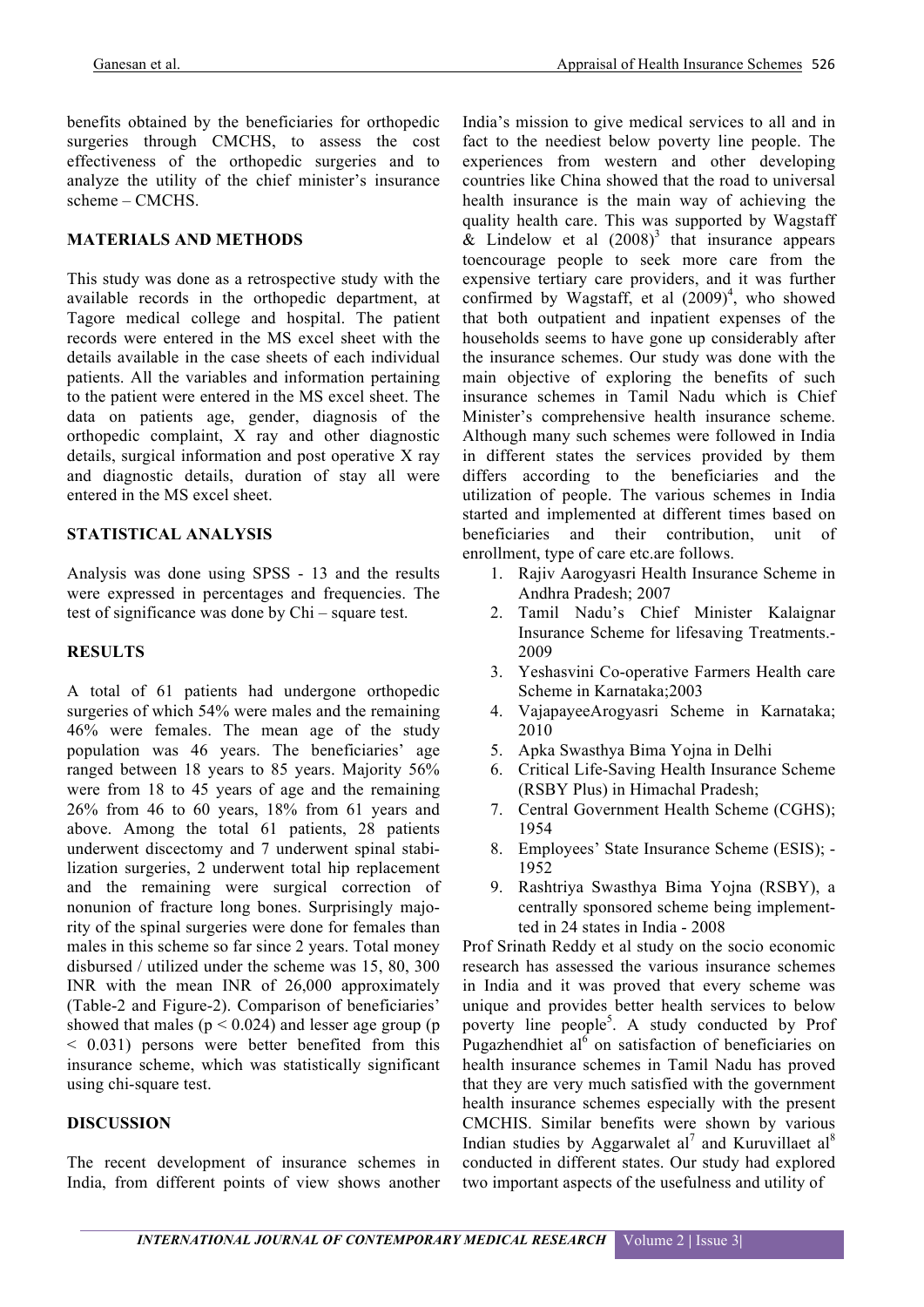|                                | Gender |        | Age group      |          |           |
|--------------------------------|--------|--------|----------------|----------|-----------|
| <b>Orthopedic surgeries</b>    | Male   | Female | 18 to 45       | 46 to 60 | $\geq 61$ |
| ACL repair                     |        |        |                |          |           |
| Discectomy surgeries           | 10     | 18     |                | 06       |           |
| Long bone nonunion surgeries   | 06     | 07     | 04             | 06       |           |
| Spinal stabilization surgeries | 04     | 03     | 02             | 03       |           |
| Total hip replacement          | 01     | 01     | 0 <sup>0</sup> | $\theta$ | $\Omega$  |
| Total                          | 32     | 29     | 34             | 16       |           |

**Table-1:** Showing age and gender groups underwent orthopedic surgeries